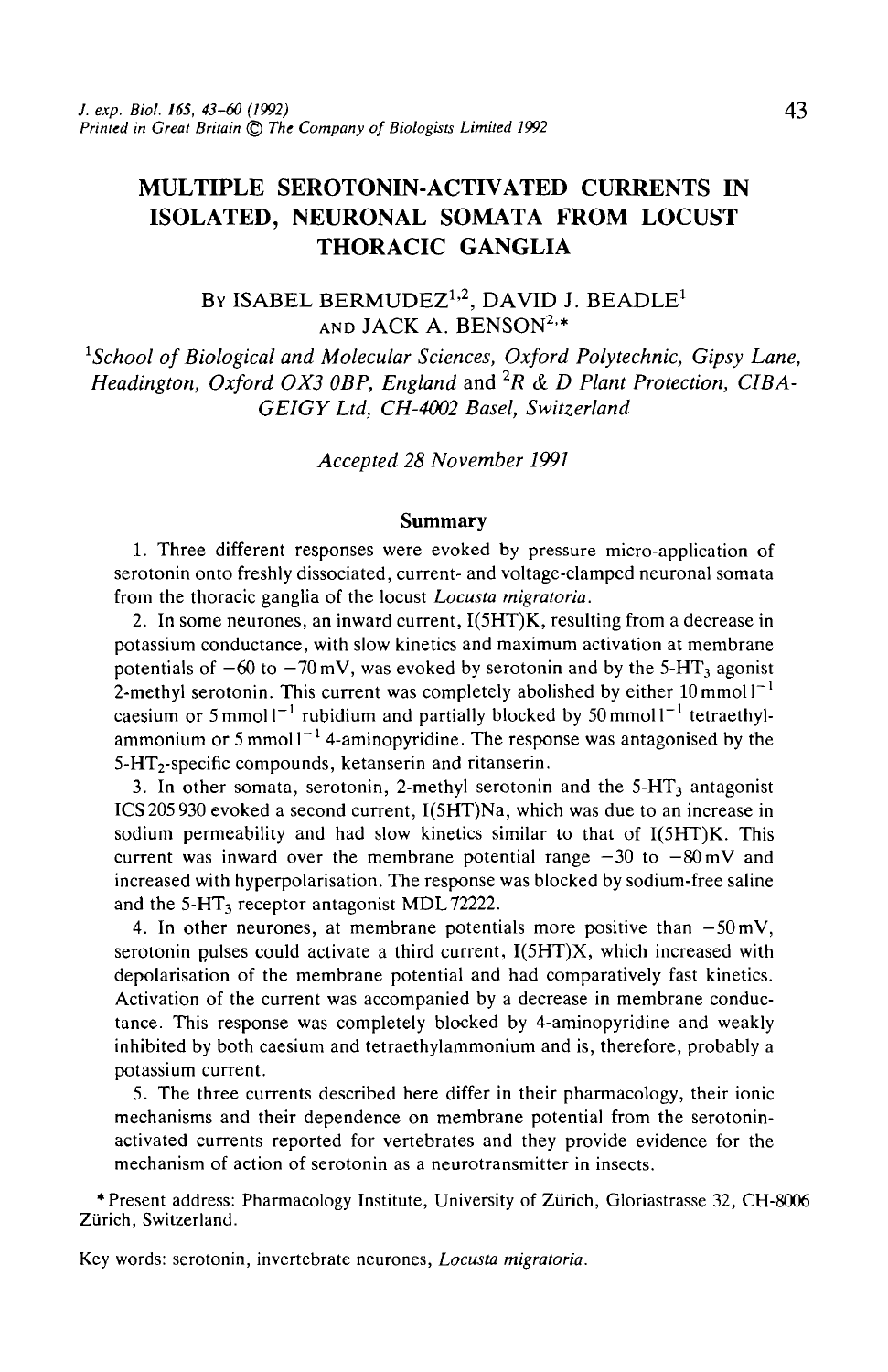## **Introduction**

Serotonin (5-hydroxytryptamine, 5-HT) is widely distributed in the central nervous system (CNS) and neurohaemal organs of insects. It has been identified and localised in the CNS of numerous insect species (see review by Nassel, 1987) as well as in some sensory nerves (Lutz and Tyrer, 1988) and neurones innervating the corpus cardiacum of the locust *Schistocerca gregaria* (Konings *et al.* 1988), and in DUM neurones (Orchard *et al.* 1989) and neurohaemal organs (Flanagan, 1984) of *Rhodnius prolixus.* It also occurs in putatively neurosecretory cells in the suboesophageal ganglion of *Periplaneta americana* (Davis, 1987), the cricket *Gryllus domestica* (Baines and Downer, 1991) and *Locusta migratoria* where serotonin modulates mouthpart muscle contraction (Baines *et al.* 1990). Serotonin also seems to be characteristically located in the optic (e.g. Homberg and Hildebrand, 1989) and antennal lobes of *Manduca sexta* (e.g. Kent *etal.* 1987).

There is evidence for serotonin-immunoreactive terminals in the neuropile of the thoracic ganglia of the locust *Schistocerca gregaria* (Peters and Tyrer, 1987), and calcium-dependent release of sequestered, radiolabelled serotonin from nerve terminals in a neurohaemal organ of *Rhodnius prolixus* has been observed (Flanagan and Berlind, 1984). Radioligand binding studies have revealed the presence of high-affinity, specific binding sites for serotonin in the brains of *Drosophila* (Dudai and Zvi, 1984), locusts (Osborne *et al.* 1984) and the honeybee (Scheidler *et al.* 1986), and a *Drosophila melanogaster* serotonin receptor has been cloned and expressed in mouse 3T3 cells (Witz *etal.* 1990). Serotonin can be inactivated *via* the Malpighian tubules in *Calliphora erythrocephala* (Trimmer, 1985) and *Periplaneta americana* (Sloley and Downer, 1990), and its re-uptake in *Periplaneta americana* by whole nerve cords (Scott et al. 1985) and in cultured neurones, by means of a high-affinity, sodium-dependent transport system (Bermudez and Beadle, 1989), has been established.

These observations strongly support the hypothesis that serotonin is an important neurotransmitter and neurohormone in insects. However, the physiological effects of serotonin are less well known. The most thoroughly studied responses are those in the periphery. The salivary glands of insects are responsive to serotonin (reviewed by House, 1980). They receive serotonergic innervation (Peters *etal.* 1987), and serotonin, *via* cyclic AMP, probably plays an important part in the control of salivation (Trimmer, 1985). Serotonin also acts on the gut of *Locusta migratoria* (Osborne *etal.* 1990), the Malpighian tubules of *Aedes aegypti* (Veenstra, 1988), the heart of, for example, *Manduca sexta* (Platt and Reynolds, 1986) and the oviducts of the horsefly *Tabanus proximus* (Cook, 1981).

Reports on the effects of serotonin in the insect nervous system are few. Serotonin suppresses the dopamine-induced production of flight motor output in *Manduca sexta* (Claassen and Kammer, 1986) and it is reported to alter aggressiveness and CNS activity in the ant *Formica rufa* (Kostowski and Tarchalska, 1972) and the responsiveness to olfactory stimuli in honeybees (Mercer and Menzel, 1982). Usherwood *etal.* (1980) reported that serotonin evokes changes in membrane potential of neurones isolated from the locust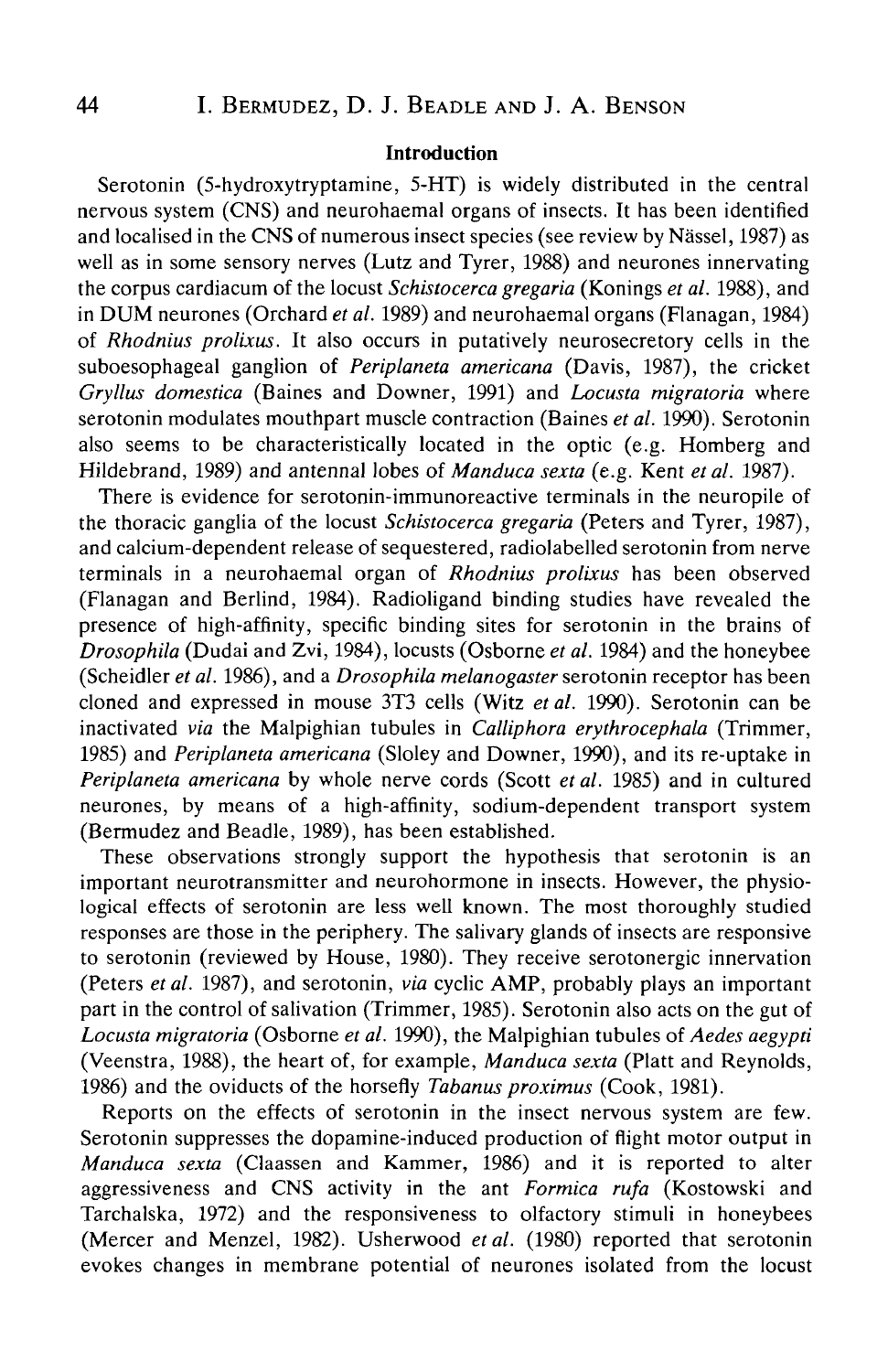*Schistocerca gregaria,* and similar observations were made on cockroach neurones *in vitro* (Neumann *etal.* 1987).

In this paper, we describe the responses to serotonin of mechanically isolated neuronal somata from the thoracic ganglia of *Locusta migratoria.* These cells remain viable *in vitro* for many hours and, under voltage-clamp conditions, exhibit characteristic responses to y-aminobutyric acid (GABA) (Lees *etal.* 1987), nicotine and muscarine (Benson and Neumann, 1987; Benson, 1988), octopamine (Kaufmann and Benson, 1991) and peptides isolated from the corpora cardiaca (Bermudez *et al.* 1991*b*). In these neurones, serotonin can evoke any of three distinct membrane currents. These responses are not activated by other aminergic neurotransmitters such as octopamine (Kaufmann and Benson, 1991). We have characterised the pharmacology and the ionic- and voltage-dependence of the receptors and ion channels mediating the serotonin-evoked responses. Preliminary reports of this work have appeared elsewhere (Bermudez *et al.* 1990,1991a).

### **Materials and methods**

The experiments were performed on freshly dissociated neuronal somata prepared from the thoracic ganglia of adult *Locusta migratoria* (Usherwood *et al.* 1980). The isolated cell bodies were maintained for periods of 2-8 h in physiological saline of the following composition (in mmol  $1^{-1}$ ): NaCl, 180; KCl, 10; CaCl<sub>2</sub>, 10;  $MeCl<sub>2</sub>$ , 15; Hepes, 10; pH6.8. The neuronal somata ranged between 30 and 300  $\mu$ m in diameter. Only the larger neurones (100-300  $\mu$ m) were selected for impalement.

Conventional single-electrode techniques were employed to obtain voltageclamp recordings. Thin-walled glass intracellular microelectrodes, of  $10-15 \overline{M\Omega}$ resistance, were back-filled with  $1 \text{ mol } l^{-1}$  KCl solution. Serotonin  $(10^{-3} \text{ mol } l^{-1})$ , 2-methyl serotonin (2-methyl 5-HT;  $10^{-3}$  mol $1^{-1}$ ) and ICS 205 930 ( $10^{-4}$  mol $1^{-1}$ ) were applied to the cells by pressure ejection from a micropipette (patchelectrode) positioned  $5-10 \mu m$  from the impaled somata. To obtain currentvoltage *(1-V)* curves, the neuronal somata were clamped at different voltages *via* a series of 10 mV steps, held at each potential until the membrane current reached a steady level and then challenged with a pressure pulse of agonist. The ionic mechanisms and the pharmacological properties of the agonist-evoked membrane currents were investigated in cells clamped at  $-60$  or  $-35$  mV. These cells were bath-perfused with physiological saline containing either ion-channel blockers or putative antagonists. Dose-response curves for antagonists were obtained by bath-perfusing the compounds, beginning at low concentrations and, after a constant effect had been achieved (18-20min for all compounds tested), at increasing concentrations.  $Na<sup>+</sup>$ -free medium was made by substituting  $N$ -methyl-p-glucamine for NaCl (Ichinose and McAdoo, 1988). In this saline, the pH was adjusted to 6.8 with concentrated HC1. The chloride concentration of the resulting solution was about 30% lower than that of the normal saline. The bath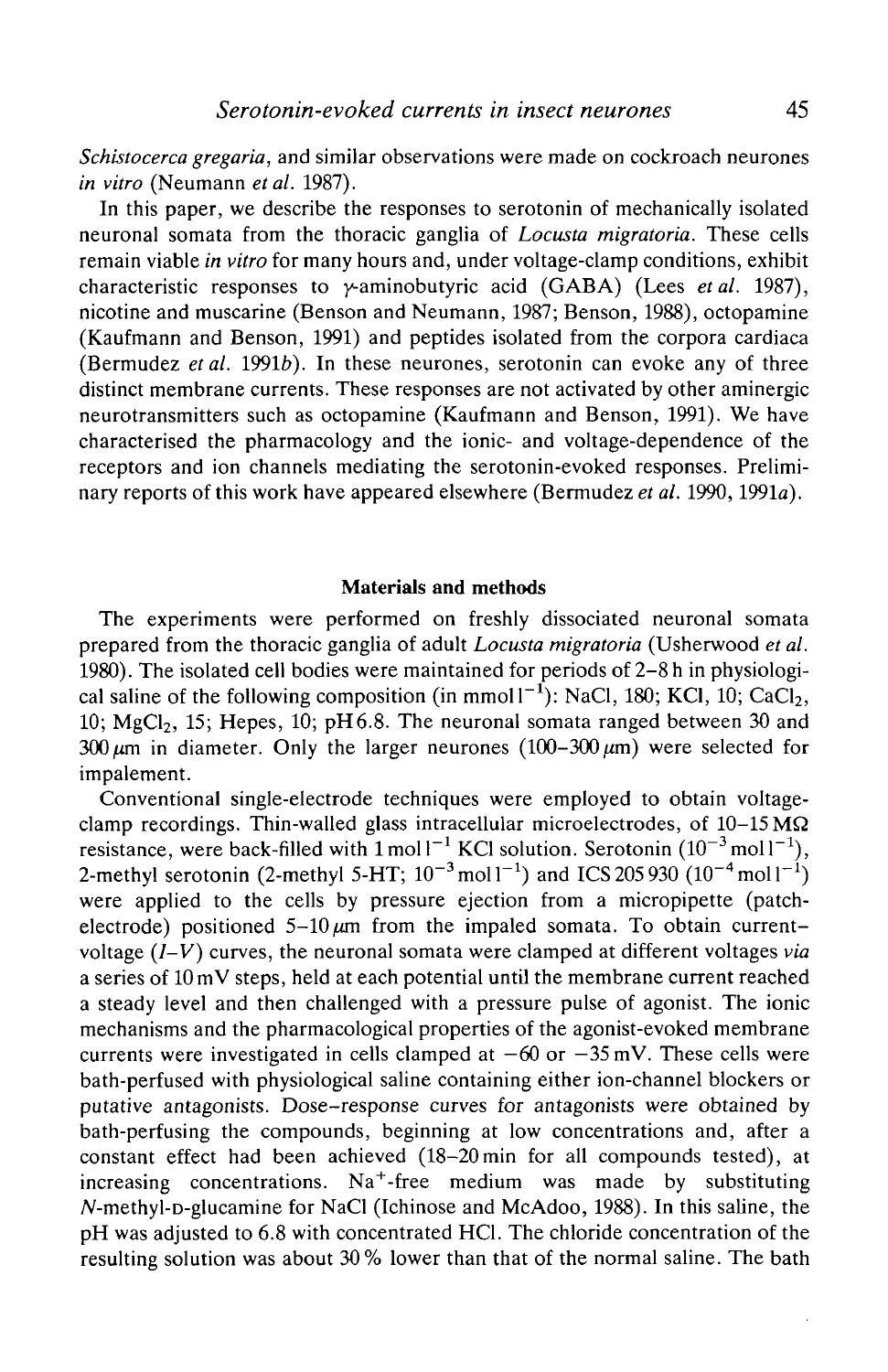

Fig. 1. Conductance effects and voltage-dependence of I(5HT)K. Current- or voltageclamped neuronal somata were challenged with pressure pulses of serotonin  $(10^{-3} \text{ mol}^{-1}$ , 500 ms; application indicated by arrows). (A) In current-clamped neurones, activation of I(5HT)K resulted in a depolarisation and a decrease in membrane conductance. In this experiment, the membrane conductance of the impaled neurone was monitored by repeated injection of constant-amplitude current pulses. Membrane potential  $(E_m)$  was  $-60$  mV. (B) In voltage-clamped neuronal somata, the amplitude of I(5HT)K increased as the membrane potential was hyperpolarised from  $-30$  mV to  $-60$  mV, but then decreased on further hyperpolarisation. (C) Current-voltage curve for the serotonin-evoked current shown in B.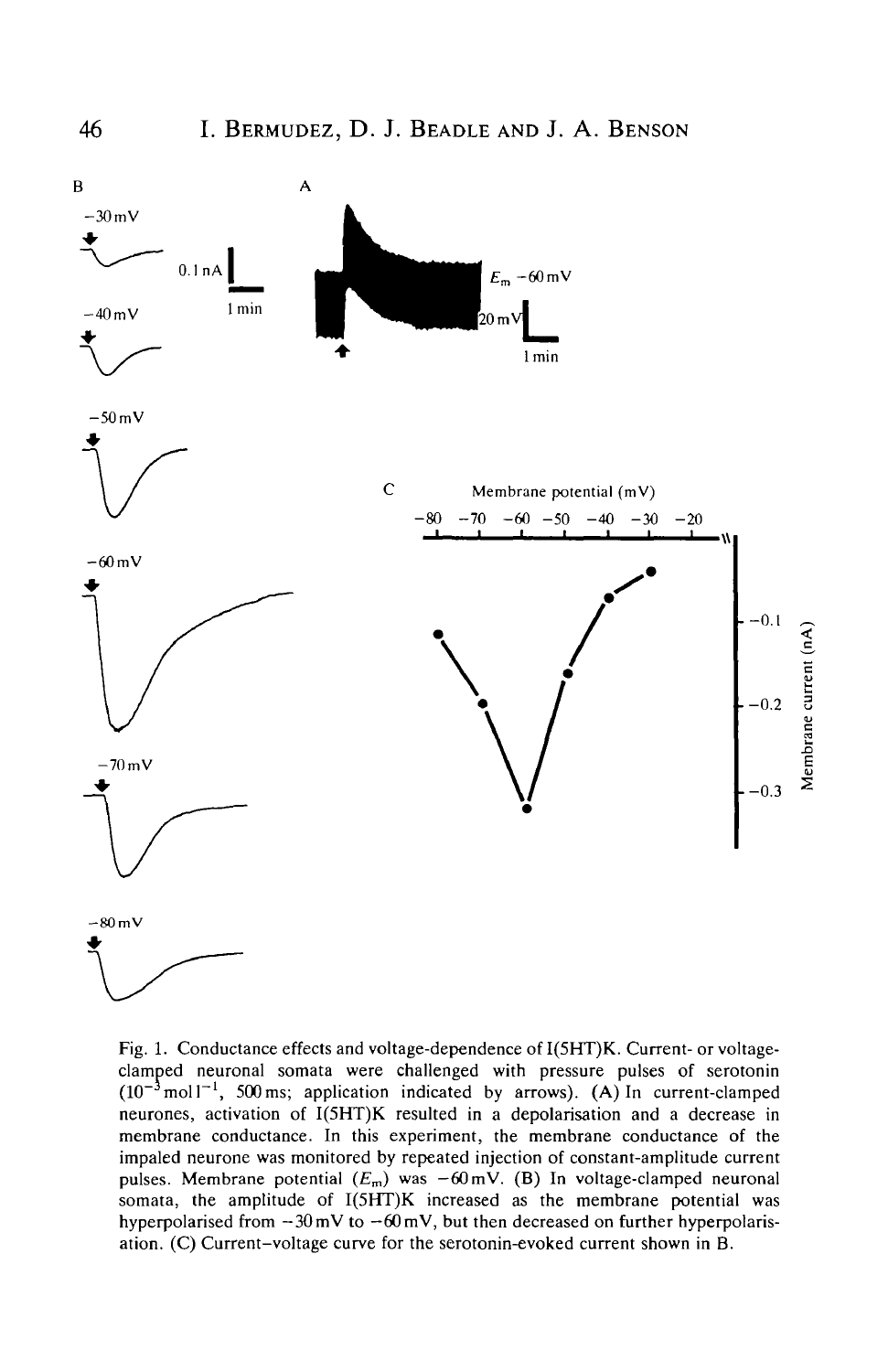was continuously perfused at approximately  $0.8$  ml $min^{-1}$ . Experiments were performed at room temperature  $(22-24$ <sup>o</sup>C).

All pharmacological compounds were obtained from Semat Technical Ltd, England, except ICS 205 930, which was kindly provided by Sandoz Ltd, Basel, for use in this study.

#### **Results**

The results are based on intracellular recordings from about 100 neurones to which serotonin or related substances were pressure- or bath-applied. Pressure micro-application of serotonin  $(10^{-3} \text{ mol}^{-1}, 500 \text{ ms})$  elicited three different inward currents, designated I(5HT)K, I(5HT)Na and I(5HT)X, not all of which were recorded in every neurone. To determine the threshold concentration of these currents, impaled cells were bath-perfused with physiological saline containing increasing concentrations of serotonin. Dose-response curves were not obtained owing to desensitization of the responses. To characterise the voltagedependence of the serotonin-evoked currents, the isolated locust somata were voltage-clamped and the amplitude of the serotonin-induced currents measured at a series of holding potentials. The holding current became unstable at potentials more positive than  $-35 \text{ mV}$  or more negative than  $-90 \text{ mV}$ . Therefore, in most experiments, responses to serotonin were studied only at potentials between  $-35$ and  $-90$  mV.

The first type of serotonin-mediated response, I(5HT)K, had a threshold of about 1  $\mu$ mol l<sup>-1</sup> (N=3) and was evoked in all cells tested that were between 200 and 300  $\mu$ m in diameter. In current-clamped neurones, I(5HT)K was accompanied by a depolarisation and a decrease in membrane conductance (Fig. 1A). Under voltage-clamp conditions, I(5HT)K was characterised by a V-shaped *I-V* curve with a peak inward current at  $-60$  mV ( $N>20$ ) (Fig. 1B,C). Typically, I(5HT)K had a slow time course, the response to a 500ms pulse of serotonin reaching its peak in more than 30 s and the membrane potential returning to the original level in more than 60s (Fig. IB).

A depolarisation accompanied by a decrease in conductance could result from suppression of an outwardly directed potassium current, as is the case for some serotonin-evoked excitatory responses in the CNS of vertebrates (North and Uchimura, 1989) and molluscs (Gerschenfeld and Paupardin-Tritsch, 1974). To test this possibility, we examined the effect on I(5HT)K of bath-perfusion with a range of potassium-channel blockers, including caesium  $(Cs^+)$ , tetraethylammonium (TEA<sup>+</sup>), rubidium  $(Rb<sup>+</sup>)$  and 4-aminopyridine (4-AP) (Fig. 2). I(5HT)K was completely abolished in the presence of either  $10 \text{ mmol}1^{-1} \text{ Cs}^+$  or  $5 \text{ mmol} 1^{-1} \text{ Rb}^+$  (Fig. 2A,B). 5 mmol  $1^{-1}$  4-AP or 50 mmol  $1^{-1}$  TEA<sup>+</sup> also inhibited the current, though only partially (Fig. 2C,D). Higher concentrations of these blockers were not tested. To determine the involvement of other ions in I(5HT)K, we examined the effect of extracellular sodium-free saline and the calcium-channel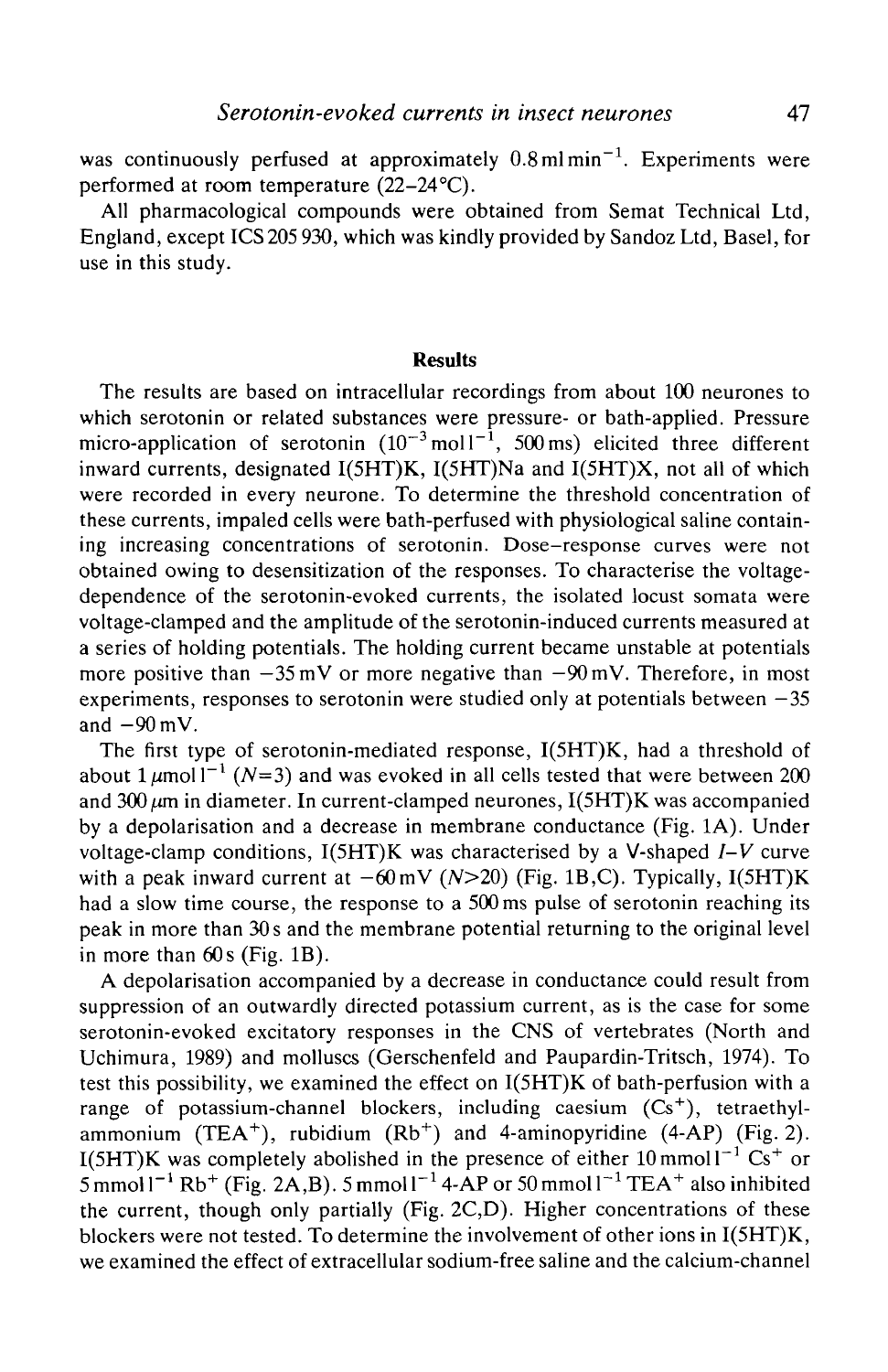blocker manganese  $(Mn^{2+}; 2mmol1^{-1})$ . As shown in Fig. 2E, F, neither of these treatments had any effect on I(5HT)K.

The second current, I(5HT)Na, had a threshold of about  $0.1 \mu$ moll<sup>-1</sup> (N=4)



Fig. 2. Ionic properties of I(5HT)K. Neurones were voltage-clamped at  $-60$  mV and challenged with pressure pulses of serotonin  $(10^{-3} \text{ mol}1^{-1}, 500 \text{ ms})$ ; application indicated by arrows). (A)  $10 \text{ mmol}^{-1} \text{Cs}^+$  completely abolished the current evoked by serotonin in this neurone. This effect was reversible. (B)  $Rb^{+}$  (5 mmol  $1^{-1}$ ) reversibly blocked I(5HT)K. (C) In this neurone  $5 \text{mmol} 1^{-1}$  4-AP reversibly decreased the serotonin-evoked current by more than 50%. (D)  $50 \text{ mmol}^{-1}$  TEA<sup>+</sup> inhibited I(5HT)K by approximately 50 %, and this effect was reversed after an 18-20 min wash. (E) I(5HT)K persisted when the impaled cell was bathed in a sodium-free saline.  $(F)$  Mn<sup>2+</sup>, at 2 mmol<sup>1-1</sup>, had no effect on I(5HT)K.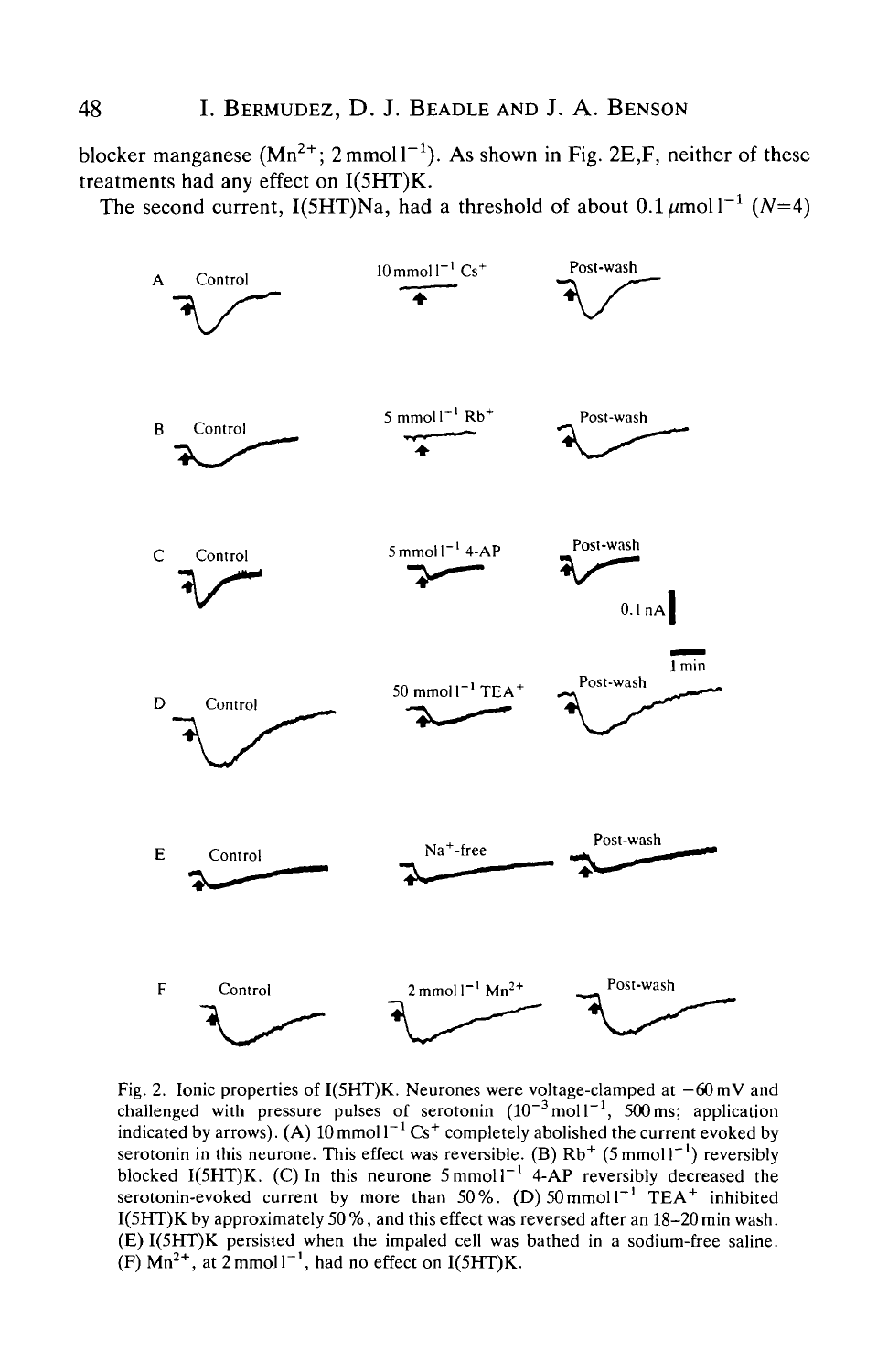and was elicited in 70 % of the neuronal somata tested that were about  $200 \mu m$  in diameter  $(N>30)$ . In current-clamp conditions,  $I(5HT)$ Na was accompanied by a depolarisation and an increased conductance (Fig. 3A). The time course of



Fig. 3. Conductance effects and voltage-dependence of I(5HT)Na. Current- or voltageclamped neuronal somata were challenged with pressure pulses (500 ms) of serotonin  $(10^{-3} \text{mol}^{-1})$ . Arrows indicate serotonin application. (A) In this current-clamped cell, the response evoked by serotonin was a depolarisation accompanied by a marked increase in membrane conductance. Membrane potential  $(E_m)$  was  $-60$  mV. (B) Under voltageclamp conditions, the current underlying the serotonin-evoked response shown in A was inwardly directed and its amplitude increased with hyperpolarisation. At potentials more depolarised than  $-50$  mV the current showed outward rectification. (C) Current-voltage curve of the serotonin-evoked current shown in B.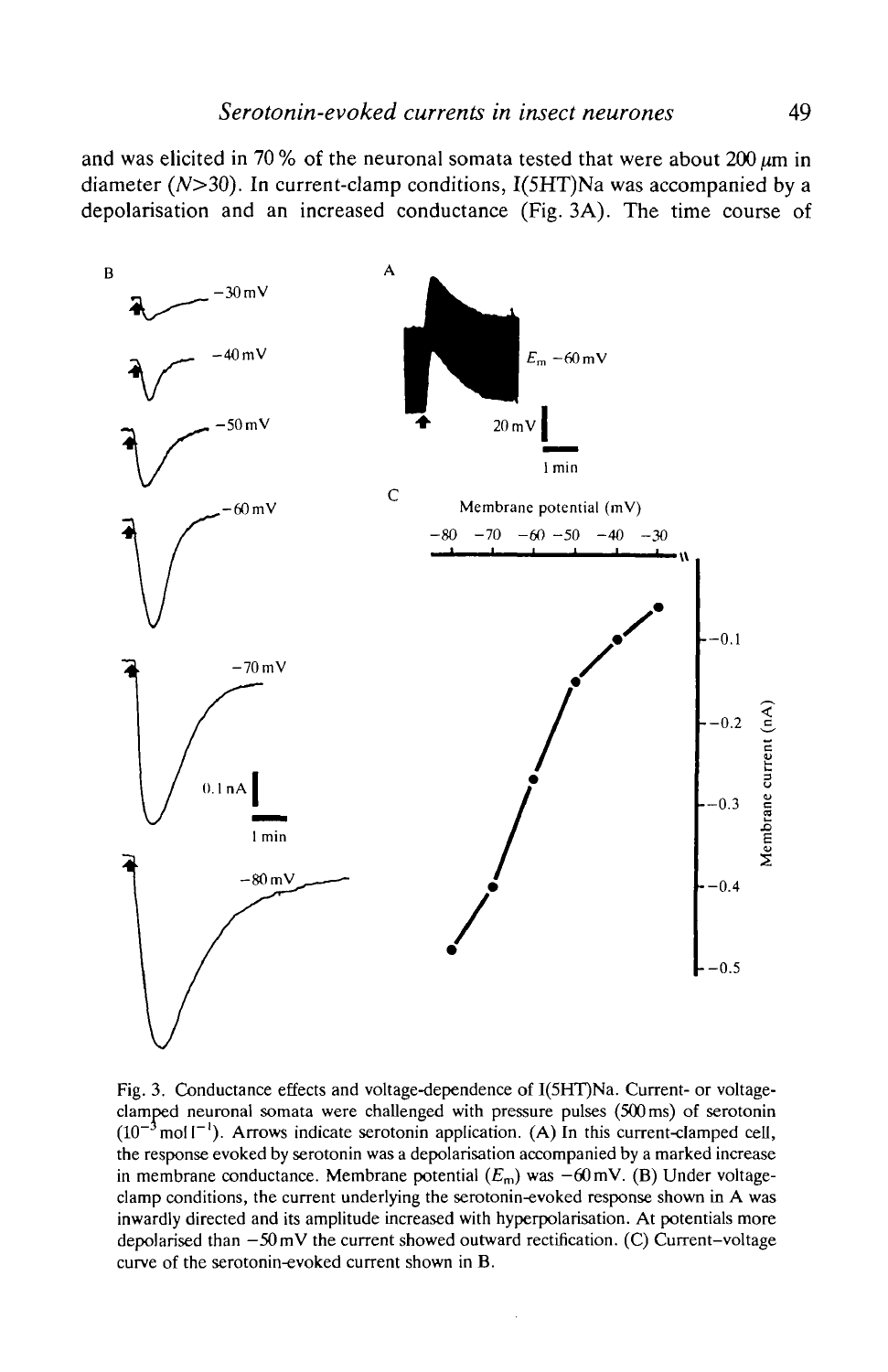

Fig. 4. Ionic properties of I(5HT)Na. Impaled cells were voltage-clamped at  $-60 \text{ mV}$ and bath-perfused with salines of different ionic composition as indicated in Materials and methods. (A) Sodium-free  $(Na^+$ -free) saline abolished the current activated by serotonin in this neurone. (B)  $10 \text{ mmol}1^{-1} \text{ Cs}^+$  had no effect on the current evoked by serotonin in this cell. (C)  $2 \text{mmol}^{-1}$  Mn<sup>2+</sup> had no effect on I(5HT)Na. Arrows indicate serotonin application (pressure application, 500 ms,  $10^{-3}$  moll<sup>-1</sup>).

I(5HT)Na was comparable to that of I(5HT)K. In voltage-clamped cells,  $I(5HT)Na$  increased with membrane hyperpolarisation over the range  $-30$  to  $-80$  mV ( $N=20$ ; Fig. 3B,C). To investigate the ions mediating this current, we bath-perfused the impaled cells with sodium-free medium and salines supplemented with either potassium-channel blockers or calcium-channel blockers (Fig. 4). I(5HT)Na was completely abolished in sodium-free medium (Fig. 4A) and was insensitive to both  $Cs^+$  and  $Mn^{2+}$  (Fig. 4B,C). These observations indicate that I(5HT)Na results from an increase in sodium permeability.

The third inward current,  $I(5HT)X$ , had a threshold of about  $3 \mu$ mol  $I^{-1}$  (N=2) and was evoked in 60 % of neurones tested that were approximately 100  $\mu$ m across  $(N=15)$ . I(5HT)X was accompanied by a depolarisation and a decreased conductance in current-clamped somata (Fig. 5A). I(5HT)X was evoked at membrane potentials more positive than  $-50$  mV and increased with depolarisation ( $N=6$ ; Fig. 5B,C). The time course of I(5HT)X was faster than those of I(5HT)K and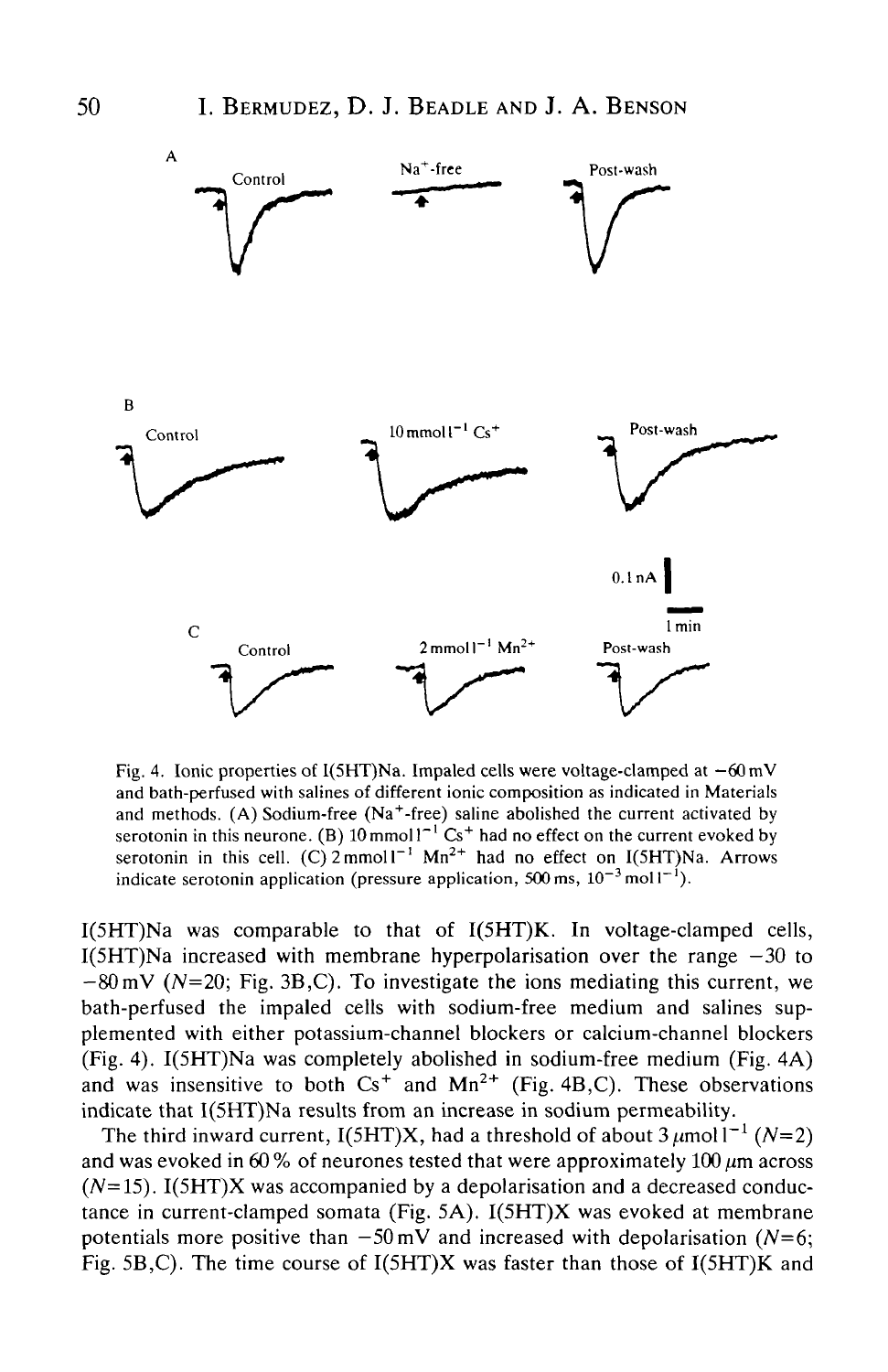

Fig. 5. Conductance effects, voltage-dependence and ionic properties of I(5HT)X. Serotonin  $(10^{-3} \text{ mol}^{-1})$  was applied to the impaled neuronal somata by pressure application (indicated by arrows; 500ms pulses). (A) In current-clamped neurones, I(5HT)X was accompanied by a depolarisation and reduced conductance. Membrane potential  $(E_m)$  was  $-30$  mV. (B) In voltage-clamped neurones, I(5HT)X was activated only at voltages more positive than  $-50$  mV and its amplitude increased with depolarisation. (C) Current-voltage curve of the serotonin-generated current shown in B. (D)  $I(SHT)X$  was reversibly blocked by  $5 \text{ mmol}1^{-1}$  4-AP. (E) Na<sup>+</sup> (D) I(5HT)X was reversibly blocked by 5 mmol  $1^{-1}$  4-AP. (E) Na<sup>+</sup>-free saline did not affect I(5HT)X. 10 mmol  $1^{-1}$  Cs<sup>+</sup> (F), 5 mmol  $1^{-1}$  Co<sup>2+</sup> (G) and 50 mmol  $1^{-1}$  TEA<sup>+</sup> (H) did not produce complete blockade. (1)  $2 \text{ mmol}1^{-1} \text{ Mn}^{2+}$  had no effect on I(5HT)X. The voltage-clamp recordings (D-I) were performed on cells clamped at  $-30$  mV.

I(5HT)Na (Fig. 5B). I(5HT)X was completely blocked by  $5 \text{ mmol}1^{-1}$  4-AP (Fig. 5D) but sodium-free saline had no effect (Fig. 5E), which suggests that potassium ions are the charge carriers. However, the current was only weakly inhibited by both  $Cs^+$  and  $TEA^+$  (Fig. 5F,H), which block some potassium currents, including I(5HT)K in these cells. Cobalt (Co<sup>2+</sup>; 5 mmol1<sup>-1</sup>), which is a calcium-channel blocker but which can also affect potassium channels (Lapied *et al.* 1989), slightly decreased the amplitude of  $I(5HT)X$  (Fig. 5G), but  $Mn^{2+}$  $(2 \text{ mmol} |1^{-1})$ , which is highly specific for calcium channels, had no effect (Fig. 51), suggesting that  $I(5HT)X$  is not dependent on calcium ions.

We attempted to characterise the pharmacology of the sites at which serotonin was acting to produce the three inward currents by using compounds that are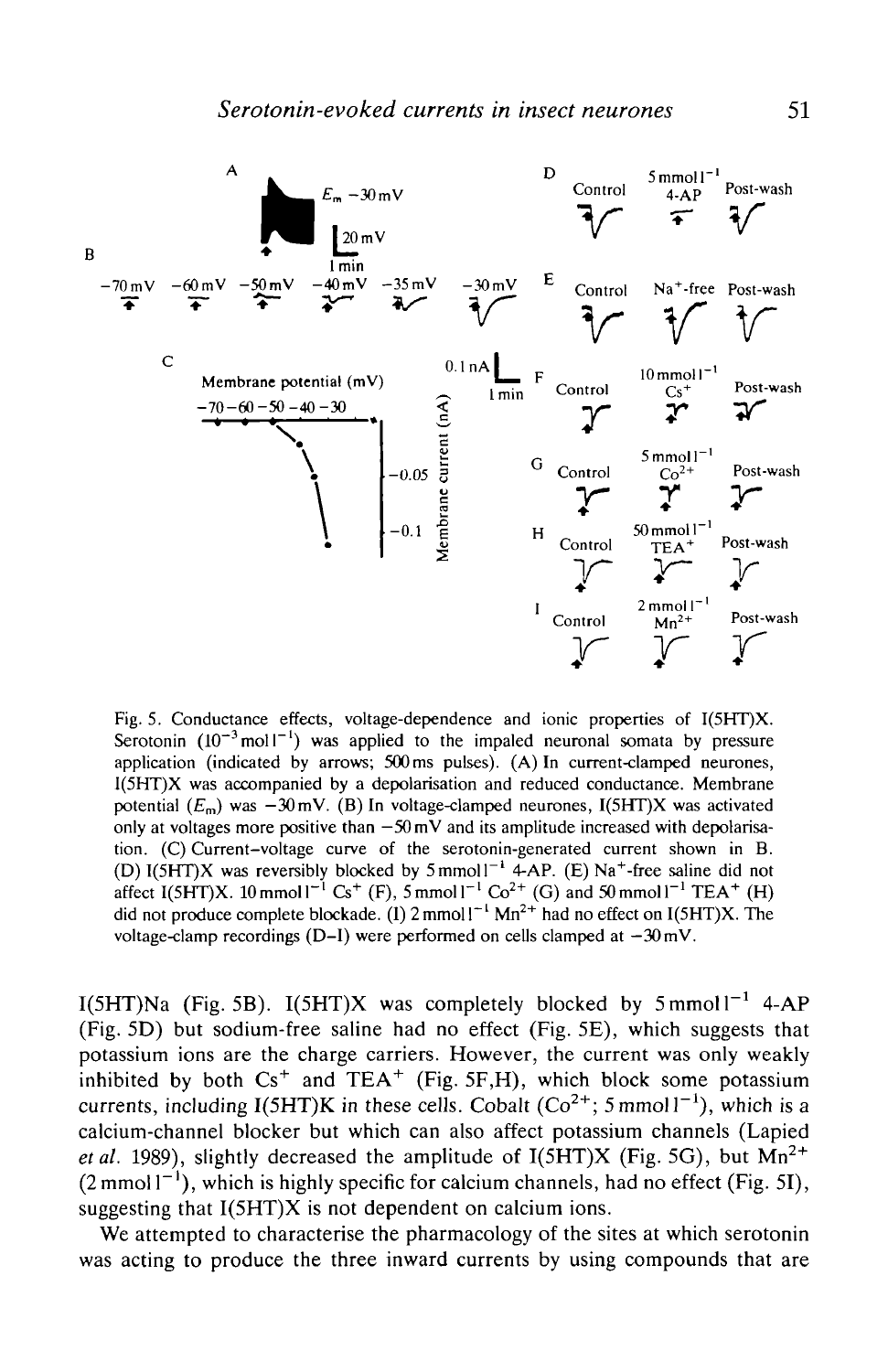| Current  | Agonists                               | Antagonists                     | Ineffective<br>ligands                                                | Ion-channel<br>blockers    | Ineffective<br>blockers                                 |
|----------|----------------------------------------|---------------------------------|-----------------------------------------------------------------------|----------------------------|---------------------------------------------------------|
| I(5HT)K  | $5-HT$<br>2-Methyl 5-HT                | Ketanserin<br><b>Ritanserin</b> | a-Methyl 5-HT<br>ICS 205 930<br>MDL 72222                             | $Cs+$<br>$Rb$ <sup>+</sup> | 4AP<br>TEA <sup>+</sup><br>$Mn^{2+}$                    |
| I(5HT)Na | $5-HT$<br>2-Methyl 5-HT<br>ICS 205 930 | <b>MDL72222</b>                 | $\alpha$ -Methyl 5-HT<br>Ketanserin<br>Ritanserin                     |                            | $Cs^+$<br>$Mn^{2+}$                                     |
| I(5HT)X  | $5-HT$                                 |                                 | $\alpha$ -Methyl 5-HT<br>Ketanserin<br>ICS 205 930<br><b>MDL72222</b> | $4-AP$                     | $Cs+$<br>TEA <sup>+</sup><br>$Co2+$<br>Mn <sup>2+</sup> |

Table 1. *Summary of the pharmacology of serotonin-evoked currents in isolated neuronal somata from locust thoracic ganglia*

selective ligands for vertebrate central serotonin receptor subtypes. The results of these pharmacological studies are summarised in Table 1: none of the compounds investigated had any effect on I(5HT)X.

I(5HT)K was insensitive to  $\alpha$ -methyl 5-HT<sub>2</sub>, an agonist of the vertebrate 5-HT<sub>2</sub> receptor (Fozard, 1987). However, the  $5-HT<sub>2</sub>$  receptor antagonists ketanserin and ritanserin antagonised I(5HT)K with EC<sub>50</sub> values of  $6.3 \times 10^{-6} \pm 1 \times 10^{-6}$  mol l<sup>-1</sup>  $(\text{mean} \pm \text{s.e.}; N=3)$  and  $6.5 \times 10^{-6} \pm 3 \times 10^{-6} \text{mol}^{-1}$   $(\text{mean} \pm \text{s.e.}; N=3)$ , respectively, and totally blocked  $I(5HT)K$  at  $10^{-4}$  moll<sup>-1</sup> (Fig. 6A,B). Neither MDL 72222 nor ICS 205 930, two 5-HT<sub>3</sub> antagonists, had any effect on  $I(5HT)K$  at concentrations of up to  $3\times10^{-5}$  mol l<sup>-1</sup> (Fig. 6C,D). In contrast, 2-methyl 5-HT, a 5-HT<sub>3</sub> agonist, evoked I(5HT)K (Fig. 7).

I(5HT)Na was insensitive to the 5-HT<sub>2</sub> ligands  $\alpha$ -methyl 5-HT, ketanserin (Fig. 8A) and ritanserin (Fig. 8B) at concentrations up to  $10^{-4}$  moll<sup>-1</sup>. In contrast, I(5HT)Na was sensitive to the  $5-HT<sub>3</sub>$  ligands MDL 72222 (Fig. 8C), ICS 205 930 (Fig. 8D) and 2-methyl 5-HT. I(5HT)Na was inhibited by MDL 72222  $(EC_{50} = 2 \times 10^{-6} \pm 0.4 \times 10^{-6} \text{mol}^{-1}; \text{ mean} \pm \text{s} \cdot \text{E}; \quad N=3)$  (Fig. 8C) and both 2-methyl 5-HT, a 5HT<sub>3</sub> agonist, and ICS 205 930, a 5HT<sub>3</sub> antagonist, were agonists at the receptor mediating the I(5HT)Na current in the locust neurones (Figs 8D, 9, 10).

#### **Discussion**

Our results show three independent actions of serotonin on neurones freshly dissociated from the thoracic ganglia of adult locusts. Each action is associated with a different ionic mechanism and pharmacology. This multiplicity in receptor type and ionic mechanism has also been found in the CNS of both vertebrates (Bobker and Williams, 1990) and molluscs (Gerschenfeld and Paupardin-Tritsch, 1974) where serotonin is known to act as both modulator and neurotransmitter.

The response-specific pharmacology and ionic charge carriers of the currents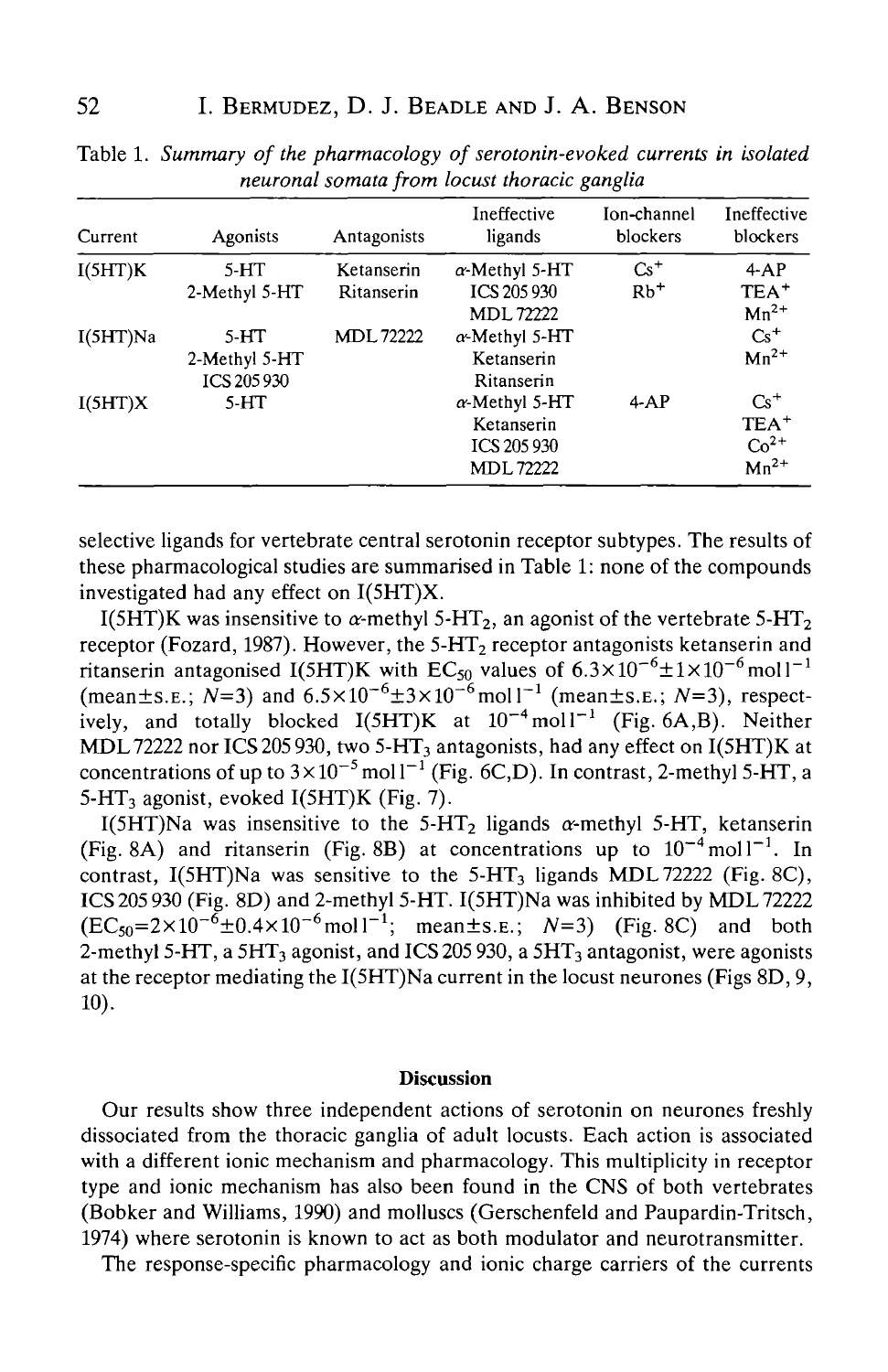

Fig. 6. Pharmacology of I(5HT)K. Serotonin-receptor-specific substances were bathperfused to test their effects on I(5HT)K. In these experiments, cells were voltageclamped at  $-60$  mV. (A)  $10^{-4}$  mol  $1^{-1}$  ketanserin completely blocked the serotoninevoked current in this neurone. The ketanserin blockade was fully reversible. (B) Ritanserin, at  $10^{-4}$  moll<sup>-1</sup>, completely abolished I(5HT)K. This effect was fully reversible after an 18-20min wash-out. (C) I(5HT)K was not affected by bathperfused MDL 72222  $(3 \times 10^{-5} \text{ mol}^{-1})$ . (D)  $\overline{SC}$   $\overline{205}$  930  $(3 \times 10^{-5} \text{ mol}^{-1})$  had no effect on I(5HT)K. Arrows indicate the application of serotonin onto voltage-clamped cells (pressure application;  $10^{-3}$  moll<sup>-1</sup>, 500 ms)

evoked by serotonin in the locust thoracic ganglionic neurones are summarised in Table 1. I(5HT)K results from the suppression of a potassium conductance. Inactivation of a potassium conductance by serotonin has been reported for a considerable number of molluscan (Gerschenfeld and Paupardin-Tritsch, 1974) and vertebrate neuronal types, including those of the rat nucleus accumbens (North and Uchimura, 1989). In these cells, the  $5-HT_2$  serotonin receptor subtype has been implicated. I(5HT)K is antagonised by ketanserin and ritanserin, which are 5-HT<sub>2</sub> antagonists. However, the 5-HT<sub>2</sub> agonist  $\alpha$ -methyl 5-HT did not evoke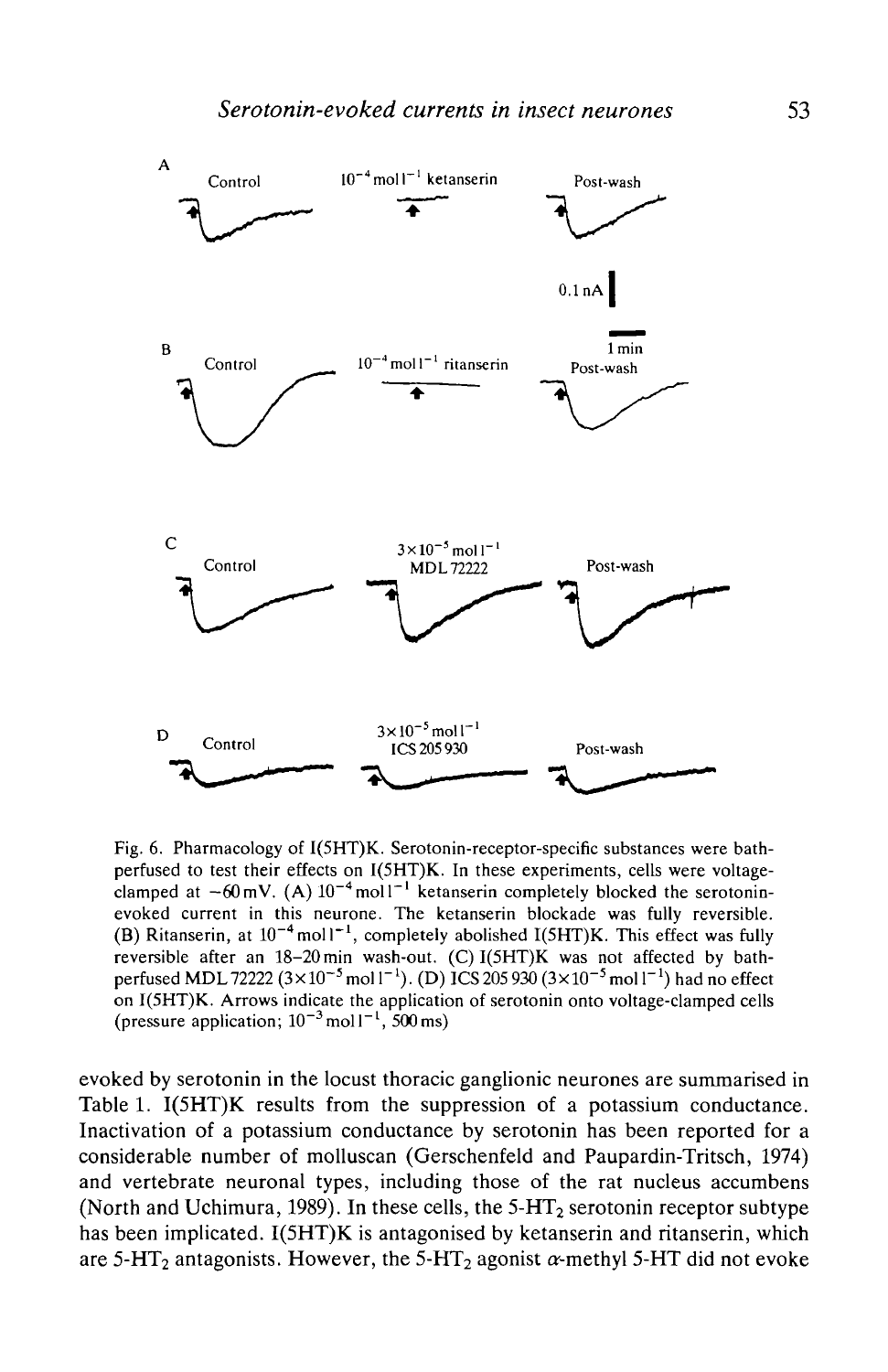## **54** I. BERMUDEZ, D. J. BEADLE AND J. A. BENSON



Fig. 7. A Cs<sup>+</sup>-sensitive current evoked by 2-methyl 5-HT. (A) In this current-clamped neurone, 2-methyl 5-HT produced a depolarisation with no measurable change in membrane conductance. (B) Under voltage-clamp conditions, the voltage-dependence of the current underlying the 2-methyl-5-HT-evoked potential was similar to that shown by I(5HT)K. (C) Current-voltage curve of the 2-methyl-5-HT-evoked currents shown in B. (D) In these voltage-clamped neurones, the current evoked by 2-methyl 5-HT was reversibly abolished by  $10 \text{ mmol}1^{-1} \text{ Cs}^+$ , insensitive to sodium-free saline and blocked by  $10^{-4}$  moll<sup>-1</sup> ketanserin, as for I(5HT)K. Arrows indicate the application of 2-methyl 5-HT  $(10^{-3}$  mol $1^{-1}$ , 500 ms).

 $I(5HT)K$  or any other response in the locust neurones, and the  $5-HT<sub>3</sub>$  agonist 2-methyl 5-HT did activate this current. [In other neurones, it also activated I(5HT)Na.] The slow time course of I(5HT)K suggests the involvement of a second messenger, such as cyclic AMP. Second-messenger systems of this type characteristically link serotonin receptors to the potassium channels mediating slow responses in both the vertebrate CNS (see Bobker and Williams, 1990) and molluscan neurones (Drummond et al. 1980). Serotonin receptors in insect muscle mediate an increase in the intracellular concentration of cyclic AMP (Baines *et al.* 1990) and the recently cloned *Drosophila melanogaster* serotonin receptor activates an adenylate cyclase in the 3T3 expression system (Witz *et al.* 1990). Like the receptors for  $I(5HT)K$  and  $I(5HT)Na$ , the latter receptor is activated by 2-methyl 5-HT. Also as for I(5HT)K, the serotonin-induced relaxation of the isolated foregut of the locust *Schistocerca gregaria* is blocked by ketanserin but unaffected by ICS205 930 (Osborne *et al.* 1990), but nothing is known about the ion-dependence of this response.

I(5HT)Na is a sodium-dependent current. In the vertebrate nervous system, serotonin can also activate a sodium conductance but, in contrast to the very slow kinetics of  $I(5HT)Na$ , the vertebrate current is rapidly activated  $( $30 \text{ ms}$ )$  and short-lasting (100-300 ms), being mediated by a receptor/ion channel complex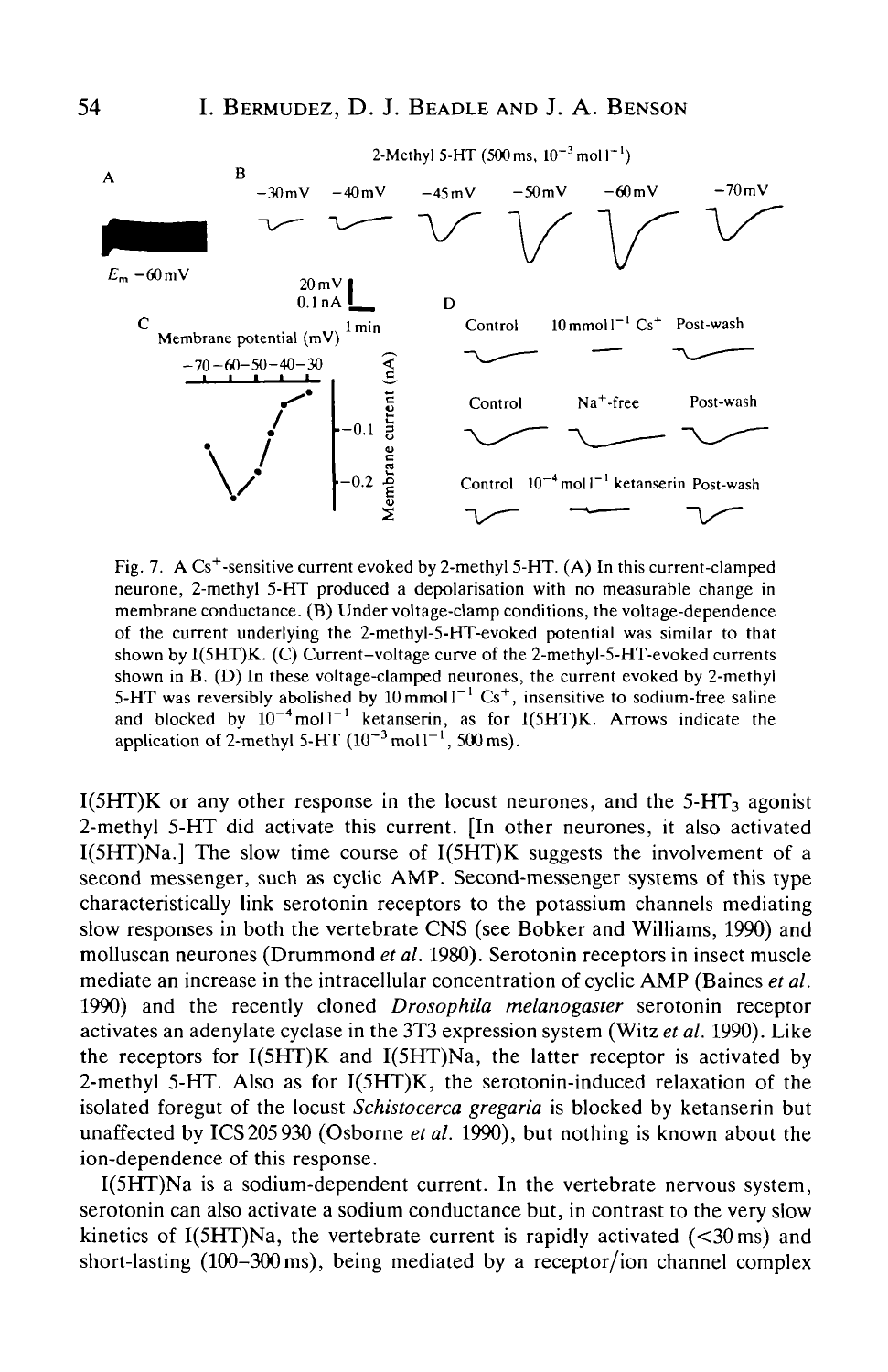

Fig. 8. Pharmacology of I(5HT)Na. Neither ketanserin  $(10^{-4} \text{ mol}1^{-1})$ ; A) nor ritanserin  $(10^{-4} \text{ mol}1^{-1};$  B) had any effect on I(5HT)Na. (C) I(5HT)Na was completely abolished by  $3\times10^{-5}$  mol l $^{-1}$  MDL 72222. This effect was fully reversible after about 18–20 min of wash-out. (D) At  $10^{-5}$  moll<sup>-1</sup>, bath-perfused ICS 205 930 induced an inward current and blocked the response to serotonin. The response evoked by ICS 205 930 was fully reversible following perfusion with control saline. Small arrows indicate the application of serotonin onto impaled neuronal somata  $(10^{-3} \text{ mol})^{-1}$ , 500 ms) while the large arrow indicates the application of ICS 205 930 by bathperfusion.

without the intervention of a second messenger. It is antagonised by  $5-HT<sub>3</sub>$ receptor antagonists (Bobker and Williams, 1990). The receptor for I(5HT)Na also has  $5-HT_3$  pharmacological characteristics since it is blocked by the  $5-HT_3$ antagonist MDL 72222 and activated by the  $5-HT<sub>3</sub>$  agonist 2-methyl 5-HT. The  $5-\text{HT}_3$  antagonist ICS 205 930 also binds to the receptor but acts as an agonist.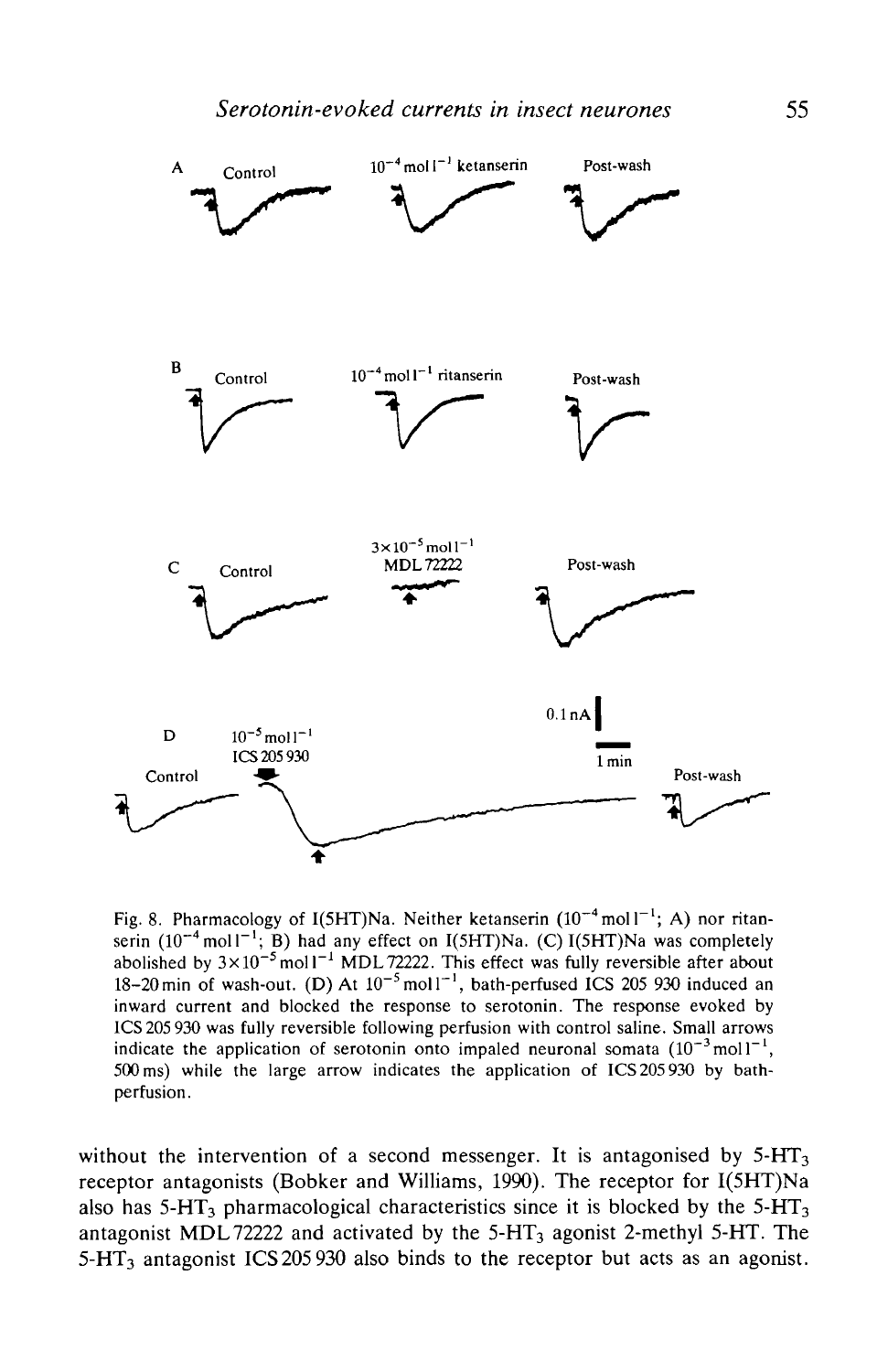

Fig. 9. Effects of 2-methyl 5-HT and ICS 205 930 on locust neurones *in vitro.* (A) In these current-clamped neurones, pressure-application (500 ms) of both 2-methyl 5-HT  $(10^{-3}$  mol l<sup>-1</sup>) and ICS 205 930  $(10^{-4}$  mol l<sup>-1</sup>) evoked a depolarisation accompanied by an increase in membrane conductance, as for I(5HT)Na. Membrane potential  $(E_m)$ was  $-60$  mV. The currents underlying the depolarising responses to both 2-methyl 5-HT (B) and ICS 205 930 (C) were inwardly directed and their amplitudes increased with hyperpolarisation, also as for I(5HT)Na. (D) Current-voltage curve of the responses elicited by 2-methyl 5-HT  $(\bullet)$  and ICS 205 930  $(\bullet)$  shown in B and C. Arrows indicate application of the agonists (500 ms).

Thus, although there is considerable resemblance in receptor pharmacological profile between the vertebrate fast, sodium-dependent  $5-HT<sub>3</sub>$  response and I(5HT)Na, the kinetics and pharmacological details differ. In terms of kinetics, I(5HT)Na bears a closer resemblance to the slow sodium current A', elicited by serotonin in molluscan neurones (Gerschenfeld and Paupardin-Trisch, 1974), than to any of the serotonin-activated currents reported so far for the vertebrate CNS (Bobker and Williams, 1990). As for I(5HT)K, the slow kinetics of I(5HT)Na suggests mediation by a second messenger.

I(5HT)X probably results from the suppression of a potassium current. The pharmacology and dependence on membrane potential of its ion channel and the pharmacology of its receptor are different from those of I(5HT)K. I(5HT)X has faster kinetics and is activated at depolarised potentials. It is completely blocked by 5 mmol  $I^{-1}$  4-AP, which is only a partial blocker of I(5HT)K. TEA<sup>+</sup> is a weak blocker of both currents, but  $\text{Cs}^+$  effectively blocks I(5HT)K and not I(5HT)X. None of the agonists, except serotonin, and none of the antagonists active at the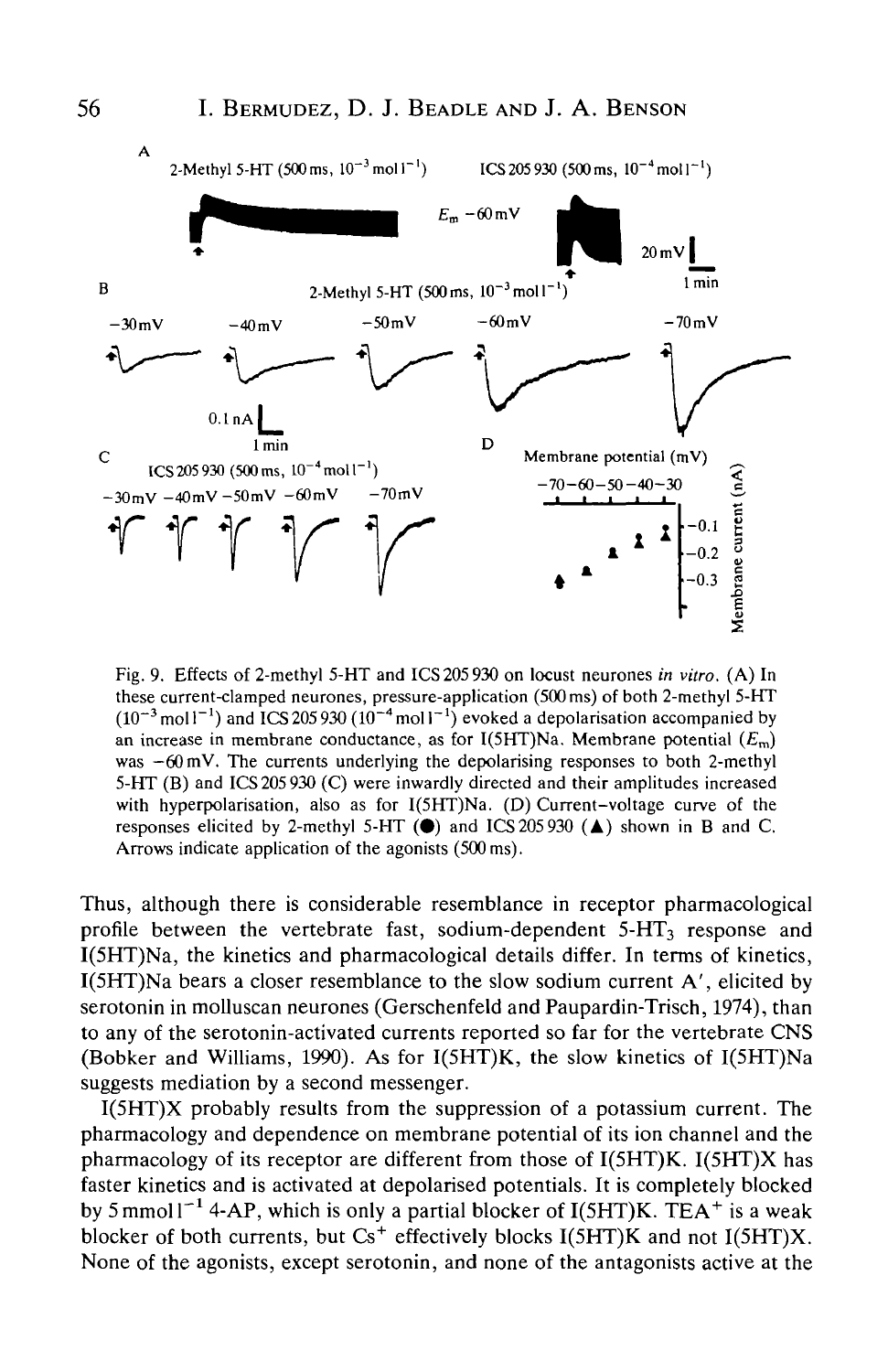

Fig. 10. Ionic properties and pharmacology of the currents generated by 2-methyl 5-HT  $(10^{-3} \text{ mol}1^{-1}$ ; A) and ICS 205 930  $(10^{-4} \text{ mol}1^{-1}$ ; B) in locust neurones *in vitro*. The two currents were sodium-dependent and insensitive to both  $10 \text{ mmol}^{-1} \text{Cs}^+$  and  $10^{-4}$  moll<sup>-1</sup> ketanserin, but were blocked by  $3 \times 10^{-5}$  moll<sup>-1</sup> MDL72222, as for I(5HT)Na. The small outward current seen with pressure-application of 2-methyl 5-HT during bath-perfusion with MDL 72222 is a pressure artefact occasionally observed in these neurones. Arrows indicate application of the agonists (500 ms).

receptor for the I(5HT)K response had any effect at the I(5HT)X receptor. The voltage-dependence and potassium-channel-like pharmacology of I(5HT)X resemble those of the inward current evoked by serotonin in rat hippocampal CA1 neurones, a current that also results from the suppression of a voltage-dependent potassium conductance  $(I_m)$  (Colino and Halliwell, 1987). Although the pharmacology of these receptors has not been well-characterised, it is worth noting that they are both insensitive to ketanserin.

In insects, numerous studies have localised and mapped serotonergic neurones in the CNS. There is evidence for calcium-dependent release, serotonin-specific binding sites and receptors, and mechanisms for the re-uptake and inactivation of serotonin. Physiological responses to serotonin at peripheral sites such as the salivary glands are well-known. In this paper, we demonstrate that insect neurones also have the capability of responding to serotonin in a variety of ways mediated by ion-specific channels exhibiting distinct kinetics and voltage-dependence and activated *via* pharmacologically distinct receptors that differ in pharmacological profile from the known vertebrate serotonin receptors. These observations provide further evidence that serotonin is an important neurotransmitter and neuromodulator in insects.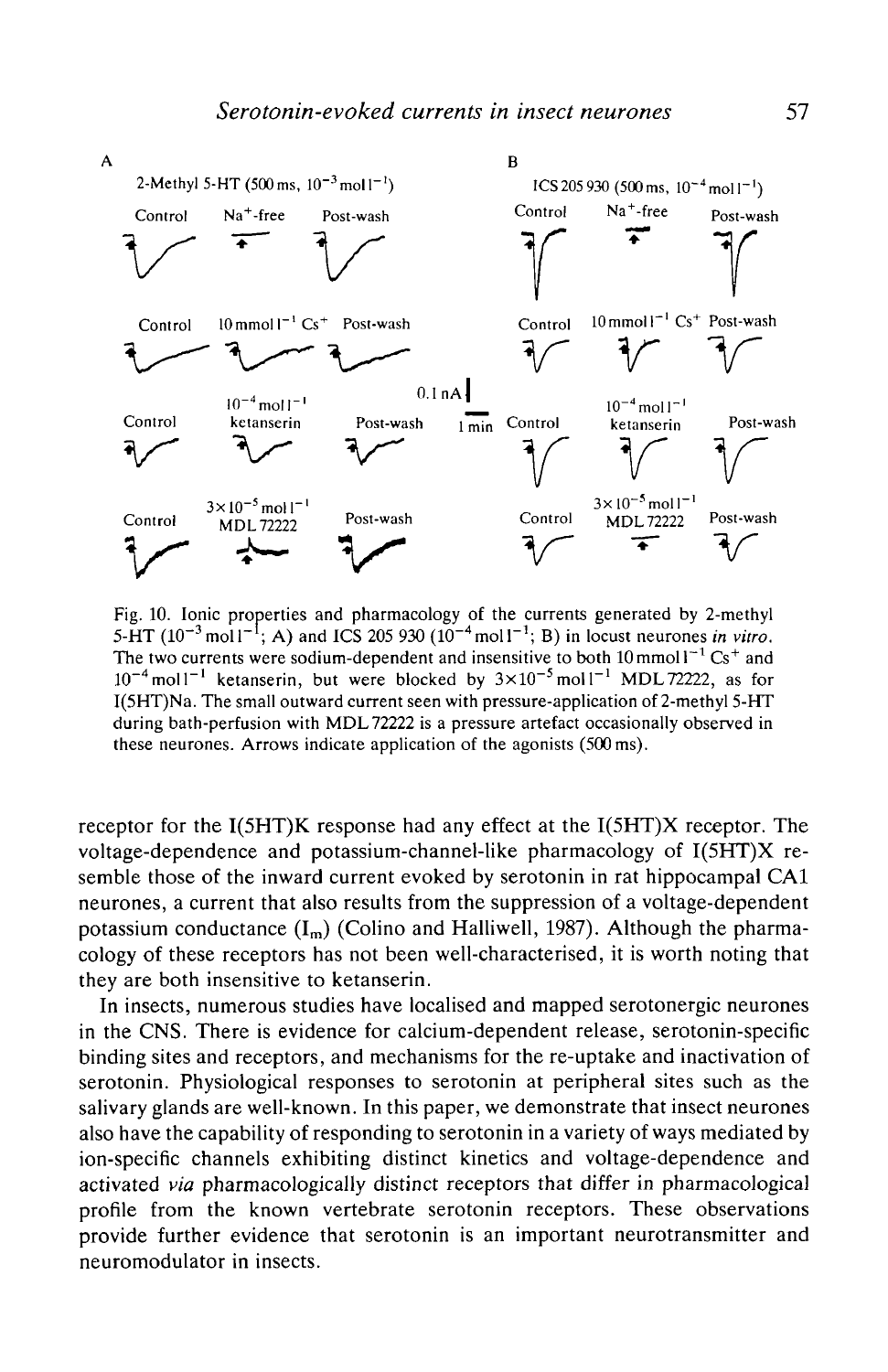I.B. and D.J.B. thank CIBA-GEIGY Ltd, Basel, for financial support during the course of this work.

#### References

- BAINES, R. A. AND DOWNER, R. G. H. (1991). Pharmacological characterization of a 5 hydroxytryptamine-sensitive receptor-adenylate cyclase complex in the mandibular closer muscles of the cricket, *Gryllus domestica. Archs Insect Biochern. Physiol.* 16, 153-163.
- BAINES, R. A., TYRER, M. AND DOWNER, R. G. H. (1990). Serotonergic innervation of the locust mandibular closer muscle modulates contractions through the elevation of cyclic adenosine monophosphate. *J. comp. Neurol.* **294**, 623-632.
- BENSON, J. A. (1988). Pharmacology of a locust thoracic ganglion somal nicotinic acetylcholine receptor. In *Nicotinic Acetylcholine Receptors in the Nervous System.* NATO ASI Series H, vol. 25 (ed. F. Clementi, C. Gotti and E. Sher), pp. 127-140. Berlin, Heidelberg: Springer Verlag.
- BENSON, J. A. AND NEUMANN, R. (1987). Nicotine and muscarine evoke different responses in isolated, neuronal somata from locust thoracic ganglia. *Soc. Neurosci. Abstr.* 13, 938.
- BERMUDEZ, I. AND BEADLE, D. J. (1989). High-affinity uptake of [<sup>3</sup>H]serotonin in cultured neurones of the cockroach *Periplaneta americana. Archs Insect Biochem. Physiol.* 12, 253-266.
- BERMUDEZ, I., BEADLE, D. J. AND BENSON, J. A. (1990). Multiple serotonin-activated currents in isolated, neuronal somata from locust thoracic ganglia. *Soc. Neurosci. Abstr.* 16, 857.
- BERMUDEZ, I., BEADLE, D. J. AND BENSON, J. A. (1991a). Multiple serotonin-activated currents in locust neurones. *Pest. Sci.* **32,** 522-523.
- BERMUDEZ, I., HIETTER, H., TRIFILIEFF, E., BEADLE, D. J. AND LUU, B. (1991b). Electrophysiological activity of the C-peptide of the *Locusta* insulin related peptide: effect on the membrane conductance of *Locusta* neurones *in vitro. FEBS Lett.* **293,** 137-141.
- BOBKER, D. H. AND WILLIAMS, J. T. (1990). Ion conductances affected by 5-HT receptor subtypes in mammalian neurones. *Trends Neurosci.* 13, 169-173.
- CLAASSEN, D. E. AND KAMMER, A. E. (1986). Effects of octopamine, dopamine and serotonin on production of flight motor output by thoracic ganglia of *Manduca sexta. J. Neurobiol.* 17,  $1 - 14$ .
- COUNO, A. AND HALLIWELL, J. V. (1987). Differential modulation of three separate Kconductances in hippocampal CA1 neurones by serotonin. *Nature* **328,** 73-77.
- COOK, B. J. (1981). The action of proctolin and 5-hydroxytryptamine on the oviduct of the horsefly, *Tabanus proximus. Int. J. Invert. Reproduct.* 3, 209-212.
- DAVIS, N. (1987). Neurosecretory neurons and their projections to the serotonin neurohemal system of the cockroach *Periplaneta americana* (L.), an identification of mandibular and maximillary motor neurons associated with this system. *J. comp. Neurol.* **259,** 604-621.
- DRUMMOND, A. H., BENSON, J. A. AND LEVTTAN, I. B. (1980). Serotonin-induced hyperpolarization of an identified *Aplysia* neuron is mediated by cyclic AMP. *Proc. natn. Acad. Sci. U.S.A.* 77, 5013-5017.
- DUDAI, Y. AND Zvi, S. (1984). [3 H]Serotonin binds to two classes of sites in *Drosophila* head homogenate. *Comp. Biochem. Physiol.* **77C,** 305-309.
- FLANAGAN, T. R. J. (1984). Cytological evidence for serotonin-containing fibers in an abdominal neurohemal organ in a hemipteran. *Brain Res.* **306,** 235-242.
- FLANAGAN, T. R. J. AND BERLIND, A. (1984). Serotonin modulation of the release of sequestered [3 H]serotonin from nerve terminals in an insect neurohemal organ *in vitro. Brain Res.* **306,** 243-250.
- FOZARD, T. (1987). 5-HT: The enigma variations. *Trendspharmac. Sci.* 8, 501-506.
- GERSCHENFELD, H. M. AND PAUPARDIN-TRITSCH, D. (1974). Ionic mechanisms and receptor properties underlying the responses of molluscan neurones to 5-hydroxytryptamine. *J. Physiol., Lond.* **243,** 427-456.
- HOMBERG, U. AND HILDEBRAND, J. G. (1989). Serotonin immunoreactivity in the optic lobes of the sphinx moth *Manduca sexta* and colocalization with FMRFamide and  $SCP_B$ immunoreactivity. /. *comp. Neurol.* **288,** 243-253.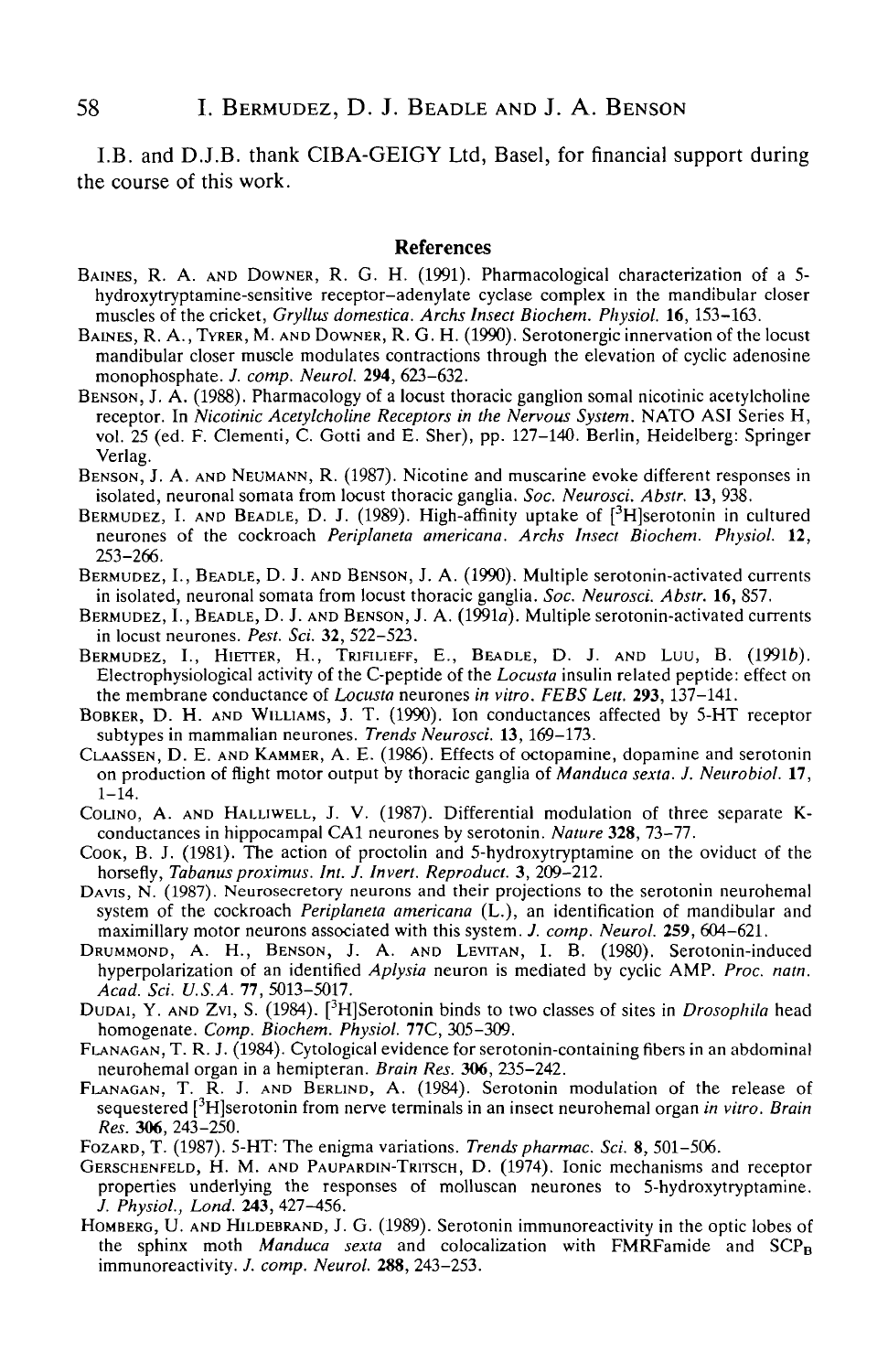- HOUSE, C. R. (1980). Physiology of invertebrate salivary glands. *Biol. Rev.* 55, 417-473.
- ICHINOSE, M. AND MCADOO, D. J. (1988). The voltage-dependent, slow inward current induced by the neuropeptide FMRFamide in *Aplysia* neuron R14. /. *Neurosci.* 8, 3891-3900.
- KAUFMANN, L. AND BENSON, J. A. (1991). Characterisation of a locust neuronal octopamine response. *Soc. Neurosci. Abstr.* 17, 277.
- KENT, K. S., HOSKINS, S. G. AND HILDEBRAND, J. G. (1987). A novel serotonin-immunoreactive neuron in the antennal lobe of the sphinx moth *Manduca sexta* persists throughout postembryonic life. *J. Neurobiol.* 18, 451-465.
- KONINGS, P. N. M., VULLINGS, H. G. B. , SlEBINGA, R., DlEDEREN, J. H. B. AND JANSEN, W. F. (1988). Serotonin-immunoreactive neurones in the brain of *Locusta migratoria* innervating the corpus cardiacum. *Cell Tissue Res.* 254, 147-153.
- KOSTOWSKI, M. AND TARCHALSKA, B. (1972). The effects of some drugs affecting brain 5HT on the aggressive behaviour and spontaneous electrical activity of the central nervous system of the ant, *Formica rufa. Brain Res.* 38, 143-149.
- LAPIED, B., MALECOT, C. O. AND PELHATE, M. (1989). Ionic species involved in the electrical activity of single adult aminergic neurones isolated from the sixth abdominal ganglion of the cockroach *Periplaneta americana. J. exp. Biol.* 144, 535-549.
- LEES, G., BEADLE, D. J., NEUMANN, R. AND BENSON, J. A. (1987). Responses to GABA by isolated insect neuronal somata: pharmacology and modulation by a benzodiazepine and a barbiturate. *Brain Res.* 401, 267-278.
- LUTZ, E. M. AND TYRER, N. M. (1988). Immunohistochemical localization of serotonin and choline acetyltransferase in sensory neurones of the locust. *J. comp. Neurol.* 267, 335-342.
- MERCER, A. R. AND MENZEL, R. (1982). The effects of biogenic amines on conditioned and unconditioned responses to olfactory stimuli in the honeybee *Apis mellifera. J. comp. Physiol.* 145, 363-368.
- NÄSSEL, D. (1987). Serotonin and serotonin-immunoreactive neurons in the nervous system of insects. *Prog. Neurobiol.* 30, 1-85.
- NEUMANN, R., LEES, G., BEADLE, D. J. AND BENSON, J. A. (1987). Responses to GABA and other neurotransmitters in insect central neuronal somata *in vitro.* In *Sites of Action for Neurotoxic Pesticides* (ed. R. M. Hollingworth and M. B. Green), pp. 25-43. Washington DC: American Chemical Society.
- NORTH, R. A. AND UCHIMURA, N. (1989). 5-Hydroxytryptamine acts at  $5-HT<sub>2</sub>$  receptors to decrease potassium conductance in rat nucleus accumbens neurones. /. *Physiol., Lond.* 417, 1-12.
- ORCHARD, 1., LANGE, A. B., COOK, H. AND RAMIREZ, J. M. (1989). A subpopulation of dorsal unpaired median neurons in the blood-feeding insect *Rhodnius prolixus* displays serotoninlike immunoreactivity. *J. comp. Neurol.* 289, 118-128.
- OSBORNE, C. S., OSBORNE, R. H. AND CATTELL, K. J. (1984). Identification of a putative 5 hydroxytryptamine receptor in insect nervous tissue. *Biochem. Soc. Trans.* 12, 801-802.
- OSBORNE, R. H., BANNER, S. E. AND WOOD, S. J. (1990). The pharmacology of the gut of the desert locust *Schistocerca gregaria* and other insects. *Comp. Biochem. Physiol.* 96C, 1-9.
- PETERS, B. H., BUTLER, S. V. AND TYRER, N. M. (1987). Morphology, ultrastructure and synapse distribution of putative serotonergic salivary neurons in the locust. *Neurosci.* 23, 705-719.
- PETERS, B. H. AND TYRER, N. M. (1987). Electron microscopy of serotonin-immunoreactive neuron branches and terminals in the locust central nervous system. *Neurosci.* 23, 333-341.
- PLATT, N. AND REYNOLDS, S. E. (1986). The pharmacology of the heart of a caterpillar, the tobacco hornworm, *Manduca sexta. J. Insect Physiol.* 32, 221-230.
- SCHEIDLER, A., KAULEN, P., BRUNING, S. AND ERBER, J. (1986). Autoradiographic localisation of octopamine and serotonin binding sites in the brain of the honeybee *(Apis mellifera* L.). *Verh. dt. Zool. Ges.* 79,293.
- SCOTT, J., JOHNSON, T. L. AND KNOWLES, C. O. (1985). Biogenic amine uptake by nerve cords from the American cockroach and the influence of amidines on amine uptake and release. *Comp. Biochem. Physiol.* 82C, 43-47.
- SLOLEY, B. D. AND DOWNER, R. G. H. (1990). Catabolism and disposition of exogenous 5 hydroxytryptamine in cockroach, *Periplaneta americana,* tissues. *Insect Biochem.* 20, 165-171.